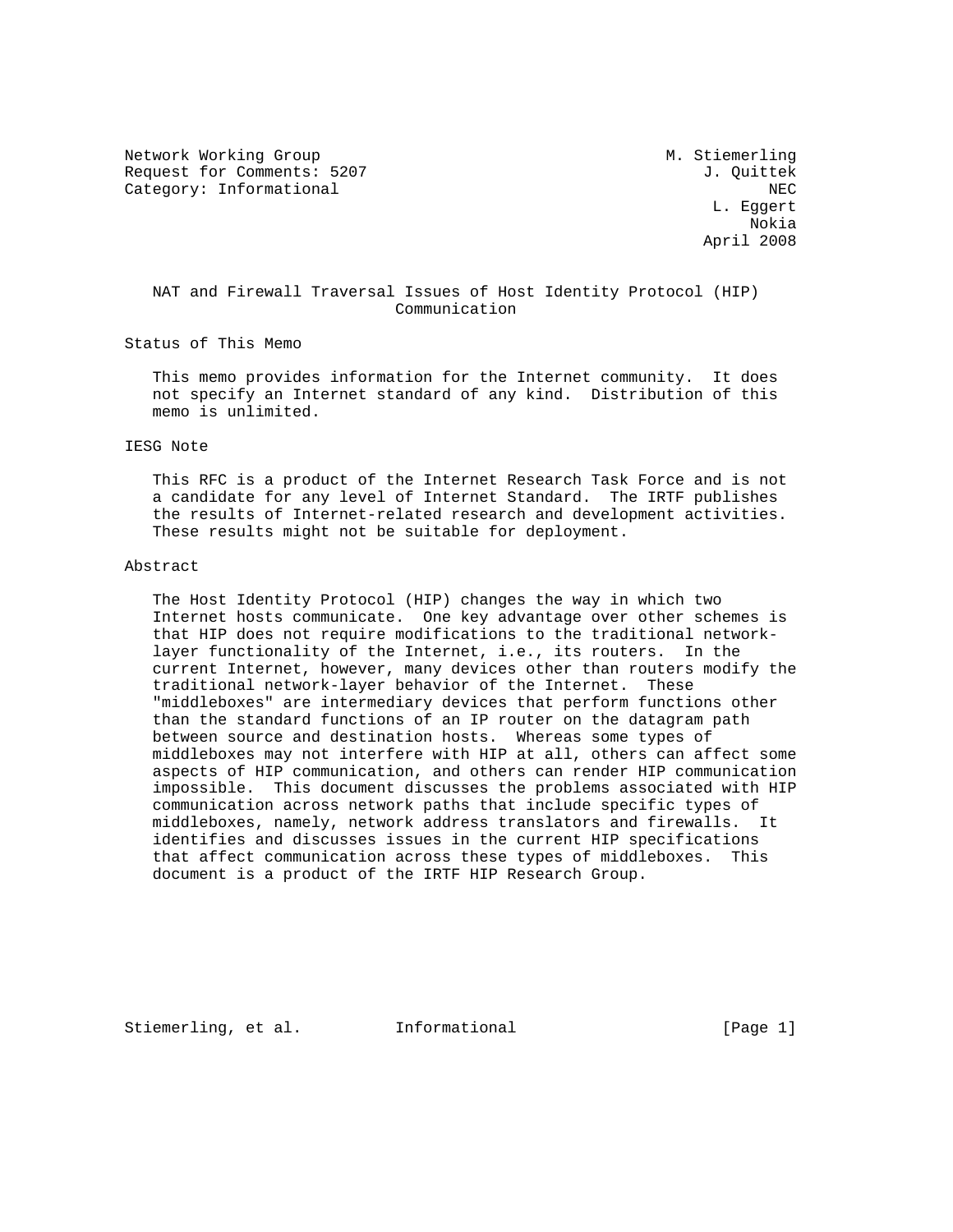Table of Contents

|               |  |  |  |  |  |  |  |  | $\mathcal{R}$                                                                                                                                                                                                                                                                                                                        |
|---------------|--|--|--|--|--|--|--|--|--------------------------------------------------------------------------------------------------------------------------------------------------------------------------------------------------------------------------------------------------------------------------------------------------------------------------------------|
| 2.            |  |  |  |  |  |  |  |  | $\overline{4}$                                                                                                                                                                                                                                                                                                                       |
| 2 1           |  |  |  |  |  |  |  |  | 4                                                                                                                                                                                                                                                                                                                                    |
| 2 1 1         |  |  |  |  |  |  |  |  | 4                                                                                                                                                                                                                                                                                                                                    |
| 2.1.2.        |  |  |  |  |  |  |  |  | .5                                                                                                                                                                                                                                                                                                                                   |
| 2.2.          |  |  |  |  |  |  |  |  | 5                                                                                                                                                                                                                                                                                                                                    |
| $\mathcal{R}$ |  |  |  |  |  |  |  |  | 6                                                                                                                                                                                                                                                                                                                                    |
| 31            |  |  |  |  |  |  |  |  | 6                                                                                                                                                                                                                                                                                                                                    |
| $3.1.1$ .     |  |  |  |  |  |  |  |  | 6                                                                                                                                                                                                                                                                                                                                    |
| 3.1.2.        |  |  |  |  |  |  |  |  | 6                                                                                                                                                                                                                                                                                                                                    |
| 3.2.          |  |  |  |  |  |  |  |  | 7                                                                                                                                                                                                                                                                                                                                    |
| 4.            |  |  |  |  |  |  |  |  |                                                                                                                                                                                                                                                                                                                                      |
| 5.            |  |  |  |  |  |  |  |  | -8                                                                                                                                                                                                                                                                                                                                   |
| б.            |  |  |  |  |  |  |  |  | 8                                                                                                                                                                                                                                                                                                                                    |
| 7             |  |  |  |  |  |  |  |  | 9                                                                                                                                                                                                                                                                                                                                    |
| 8.            |  |  |  |  |  |  |  |  | -9                                                                                                                                                                                                                                                                                                                                   |
| 9.            |  |  |  |  |  |  |  |  | 10                                                                                                                                                                                                                                                                                                                                   |
|               |  |  |  |  |  |  |  |  | 10                                                                                                                                                                                                                                                                                                                                   |
|               |  |  |  |  |  |  |  |  | 10                                                                                                                                                                                                                                                                                                                                   |
|               |  |  |  |  |  |  |  |  |                                                                                                                                                                                                                                                                                                                                      |
|               |  |  |  |  |  |  |  |  | Phase 1: HIP Base Exchange<br>IPv4 HIP Base Exchange<br>IPv6 HIP Base Exchange<br>Phase 2: ESP Data Exchange<br>Phase 1: HIP Base Exchange<br>IPv4 HIP Base Exchange<br>IPv6 HIP Base Exchange<br>Phase 2: ESP Data Exchange<br>Legacy NAT and Firewall Traversal<br>HIP across Other Middleboxes<br>10.2. Informative References 10 |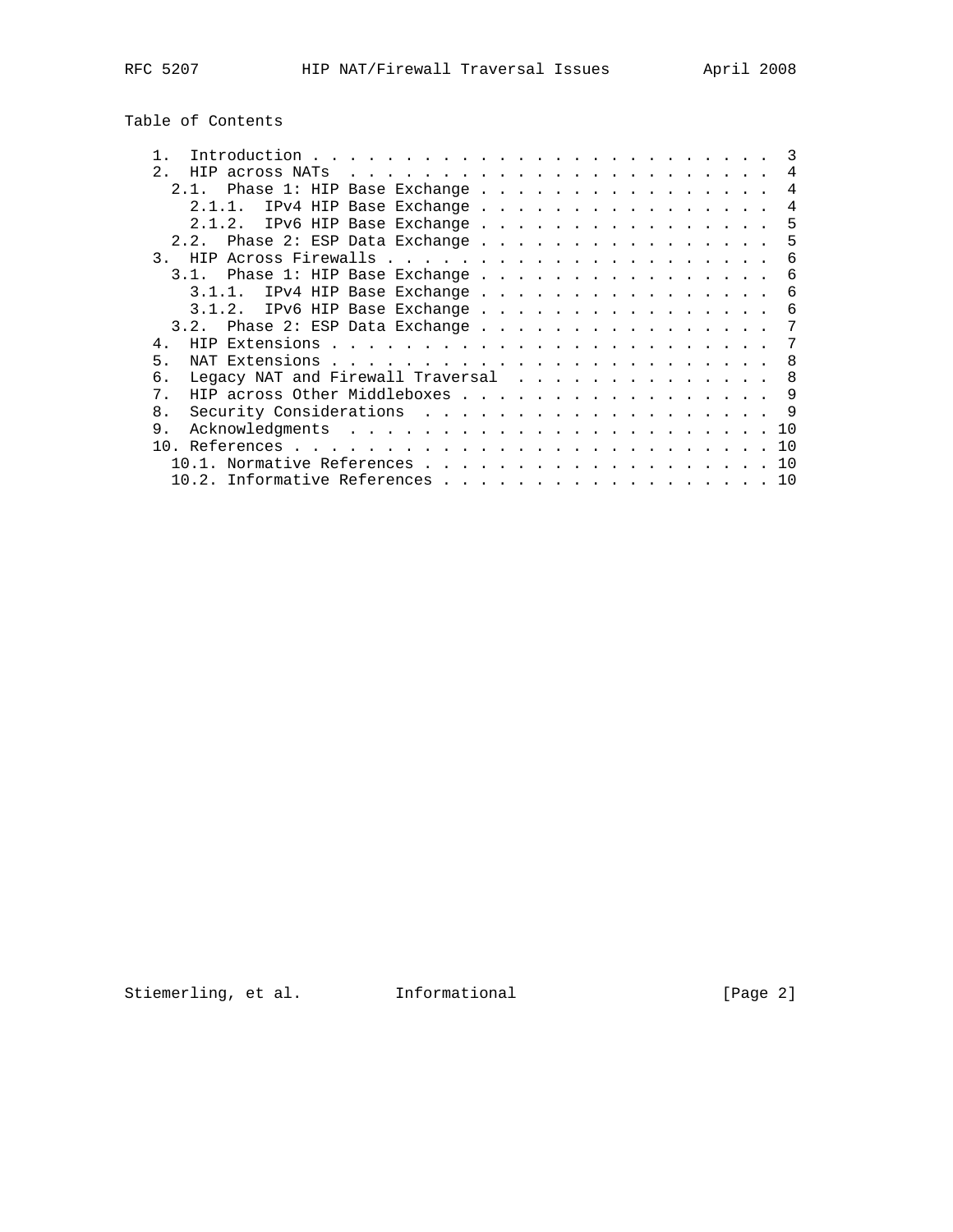## 1. Introduction

 The current specification of the Host Identity Protocol (HIP) [RFC4423] assumes simple Internet paths, where routers forward globally routable IP packets based on their destination address alone.

 In the current Internet, such pure paths are becoming increasingly rare. For a number of reasons, several types of devices modify or extend the pure forwarding functionality the Internet's network layer used to deliver. [RFC3234] coins the term middleboxes for such devices: "A middlebox is (...) any intermediary device performing functions other than the normal, standard functions of an IP router on the datagram path between a source host and destination host".

 Middleboxes affect communication in a number of ways. For example, they may inspect the flows of some transport protocols, such as TCP, and selectively drop, insert, or modify packets. If such devices encounter a higher-layer protocol they do not support, or even a variant of a supported protocol that they do not know how to handle, communication across the middlebox may become impossible for these kinds of traffic.

 There are many different variants of middleboxes. The most common ones are network address translators and firewalls. [RFC3234] identifies many other types of middleboxes. One broad way of classifying them is by behavior. The first group operates on packets, does not modify application-layer payloads, and does not insert additional packets. This group includes NAT, NAT-PT, SOCKS gateways, IP tunnel endpoints, packet classifiers, markers, schedulers, transport relays, IP firewalls, application firewalls, involuntary packet redirectors, and anonymizers.

 Other middleboxes exist (such as TCP performance-enhancing proxies, application-level gateways, gatekeepers, session control boxes, transcoders, proxies, caches, modified DNS servers, content and applications distribution boxes, and load balancers) that divert or modify URLs, application-level interceptors, and application-level multicast systems. However, NATs and firewalls are the most frequent middleboxes that HIP traffic can encounter in the Internet. Consequently, this memo focuses on how NAT and firewall middleboxes can interfere with HIP traffic.

 Middleboxes can cause two different kinds of communication problems for HIP. They can interfere with the transmission of HIP control traffic or with the transmission of the HIP data traffic carried within the Encapsulating Security Payload (ESP) [RFC4303].

Stiemerling, et al. Informational [Page 3]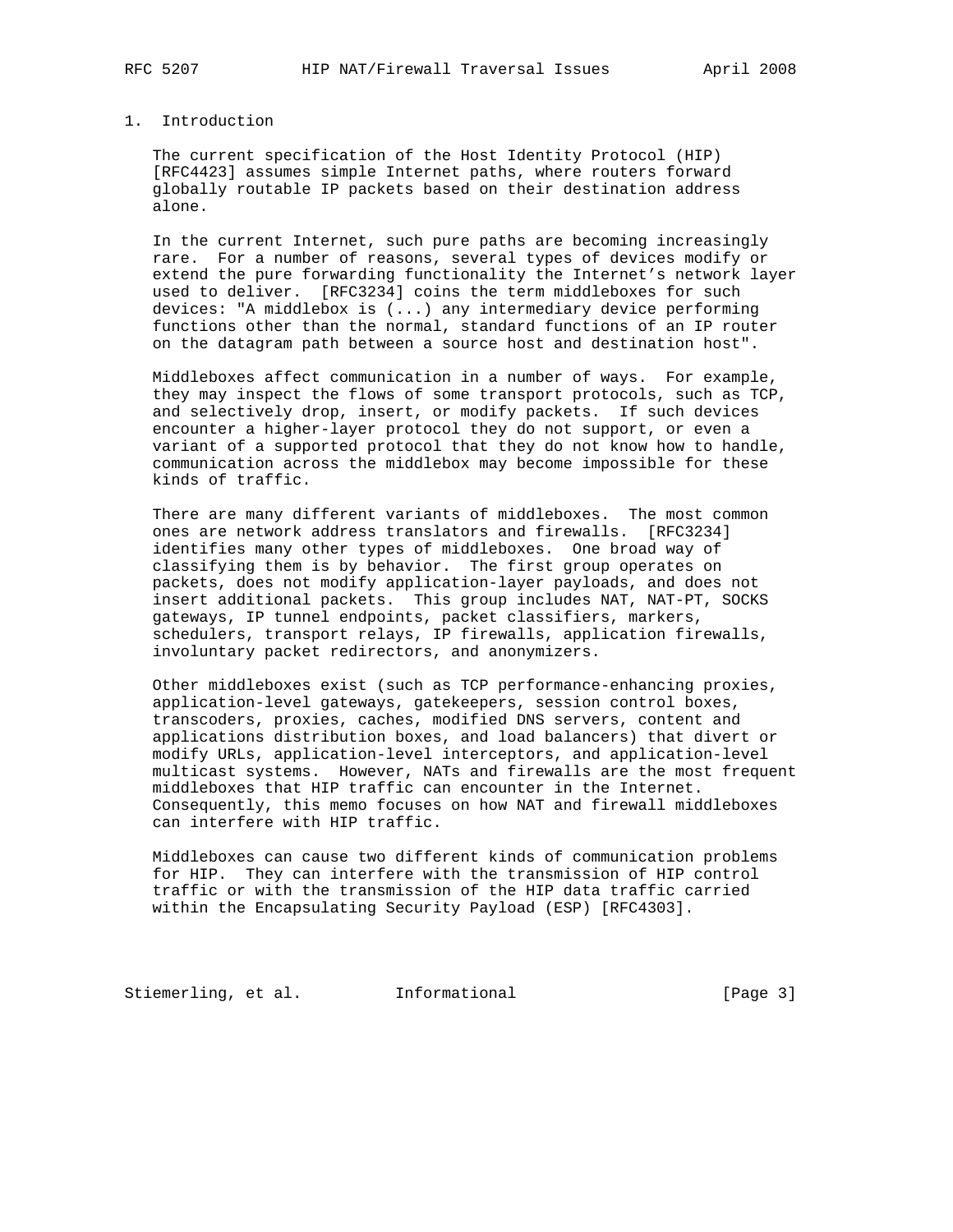This document serves mainly as a problem description that solution proposals can reference. But it also discusses known approaches to solving the problem and gives recommendations for certain approaches depending on the specific scenario. It does not promote the use of any of the discussed types of middleboxes.

 This memo was discussed and modified in the Host Identity Protocol Research Group, was reviewed by the Internet Research Steering Group (IRSG), and represents a consensus view of the research group at the time of its submission for publication.

2. HIP across NATs

 This section focuses on the traversal of HIP across network address translator (NAT) middleboxes. This document uses the term NAT for a basic translation of IP addresses, whereas it uses the term NAPT for NATs that additionally perform port translation [RFC2663], if a differentiation between the two is important.

 HIP operates in two phases. It first performs a HIP "base exchange" handshake before starting to exchange application data in the second phase. This section describes the problems that occur in each of the two phases when NATs are present along the path from the HIP initiator to the responder.

2.1. Phase 1: HIP Base Exchange

 The HIP base exchange uses different transport mechanisms for IPv6 and IPv4. With IPv6, it uses a HIP-specific IPv6 extension header, whereas it uses the IP payload with IPv4 [RFC5201].

2.1.1. IPv4 HIP Base Exchange

 The HIP protocol specification [RFC5201] suggests encapsulating the IPv4 HIP base exchange in a new IP payload type. The chances of NAT traversal for this traffic are different, depending on the type of NAT in the path. The IPv4 HIP base exchange traverses basic NATs (that translate IP addresses only) without problems, if the NAT only interprets and modifies the IP header, i.e., it does not inspect the IP payload.

 However, basic NATs are rare. NAPT devices that inspect and translate transport-layer port numbers are much more common. Because the IP payload used for the IPv4 base exchange does not contain port numbers or other demultiplexing fields, NAPTs cannot relay it.

Stiemerling, et al. Informational [Page 4]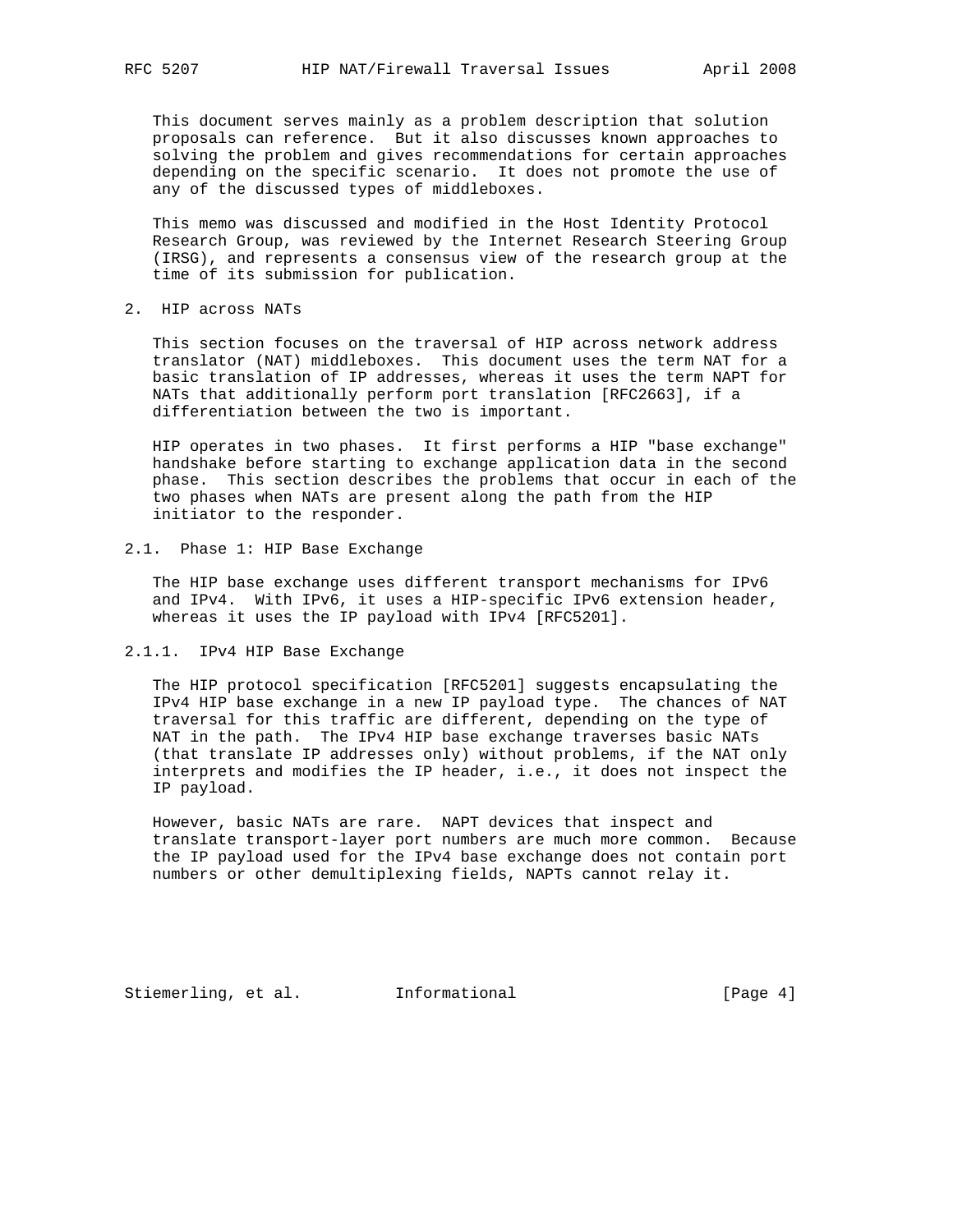A second issue is the well-known "data receiver behind a NAT" problem. HIP nodes behind a NAT are not reachable unless they initiate the communication themselves, because the necessary translation state is otherwise not present at the NAT.

## 2.1.2. IPv6 HIP Base Exchange

 The IPv6 HIP base exchange uses empty IPv6 packets (without a payload). New HIP extension headers carry the base exchange information. This approach can cause problems if NAT middleboxes translate or multiplex IP addresses.

 At this time, IPv6 NATs are rare. However, when they exist, IPv6 NATs operate similarly to IPv4 NATs. Consequently, they will likely block IP payloads other than the "well-known" transport protocols. This includes the IPv6 HIP base exchange, which does not contain any IP payload.

## 2.2. Phase 2: ESP Data Exchange

 HIP uses ESP to secure the data transmission between two HIP nodes after the base exchange completes. Thus, HIP faces the same challenges as IPsec with regard to NAT traversal. [RFC3715] discusses these issues for IPsec and describes three distinct problem categories: NAT-intrinsic issues, NAT implementation issues, and helper incompatibilities.

 This section focuses on the first category, i.e., NAT-intrinsic issues. The two other problem categories are out of this document's scope. They are addressed in the BEHAVE working group or in [RFC3489].

 With ESP-encrypted data traffic, all upper-layer headers are invisible to a NAT. Thus, changes of the IP header during NAT traversal can invalidate upper-layer checksums contained within the ESP-protected payload. HIP hosts already avoid this problem by substituting Host Identity Tags (HITs) for IP addresses during checksum calculations [RFC5201].

 Although the traversal of ESP-encrypted packets across NATs is possible, [RFC3715] notes that the Security Parameter Index (SPI) values of such traffic have only one-way significance. NATs can use SPI values to demultiplex different IPsec flows, similar to how they use port number pairs to demultiplex unencrypted transport flows. Furthermore, NATs may modify the SPIs, similar to how they modify port numbers, when multiple IPsec nodes behind them happen to choose

Stiemerling, et al. Informational [Page 5]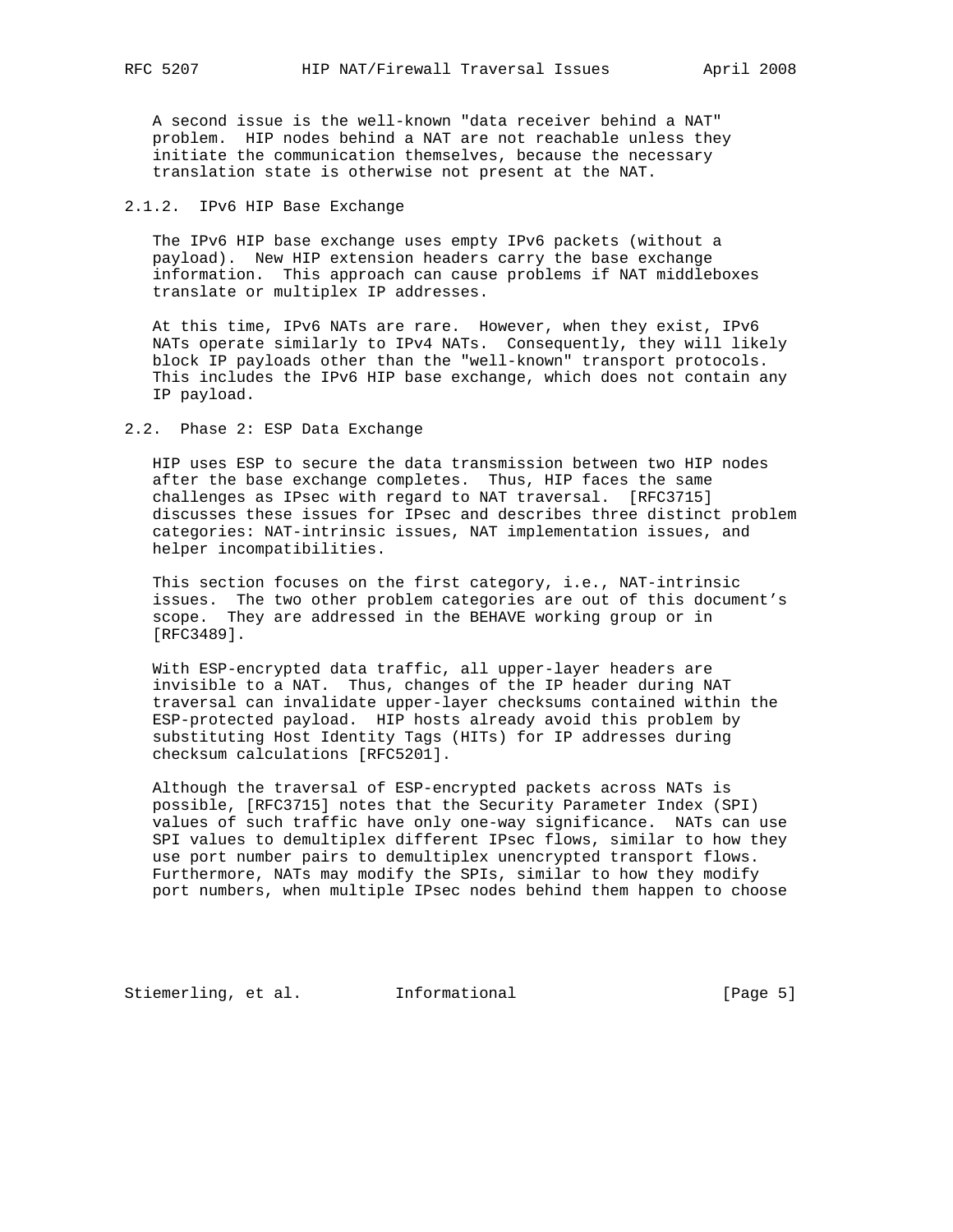identical SPIs. However, NATs can only observe the SPIs of outgoing IPsec flows and cannot determine the SPIs of the corresponding return traffic.

3. HIP Across Firewalls

 This section focuses on the traversal of HIP across IP firewalls and packet filters. These types of middleboxes inspect individual packets and decide whether to forward, discard, or process them in some special way, based on a set of filter rules and associated actions.

 Firewalls are not inherently problematic for HIP, as long as their policy rules permit HIP base exchange and IPsec traffic to traverse. The next sections discuss specific issues for HIP in typical firewall configurations.

- 3.1. Phase 1: HIP Base Exchange
- 3.1.1. IPv4 HIP Base Exchange

 A common and recommended configuration for IPv4 firewalls is to block all unknown traffic by default and to allow well-known transport protocols only and often just on specific ports and with specific characteristics ("scrubbed" traffic). This common configuration blocks the HIP base exchange.

3.1.2. IPv6 HIP Base Exchange

 The configuration of IPv6 firewalls is similar to IPv4 firewalls. Many IPv4 firewalls discard any IP packet that includes an IP option. With IPv6, the expectation is that firewalls will block IPv6 extension headers in general or will at least block unknown extension headers. Furthermore, payloads other than specific, well-known transport protocols are likely to be blocked as well. Like IPv4, this behavior blocks the HIP base exchange.

 A problem similar to the "data receiver behind a NAT" issue (see Section 2.1.1) applies to both IPv4 and IPv6 firewalls. Typically, firewalls block all traffic into the protected network that is not identifiable return traffic of a prior outbound communication. This means that HIP peers are not reachable outside the protected network, because firewalls block base exchange attempts from outside peers.

Stiemerling, et al. Informational [Page 6]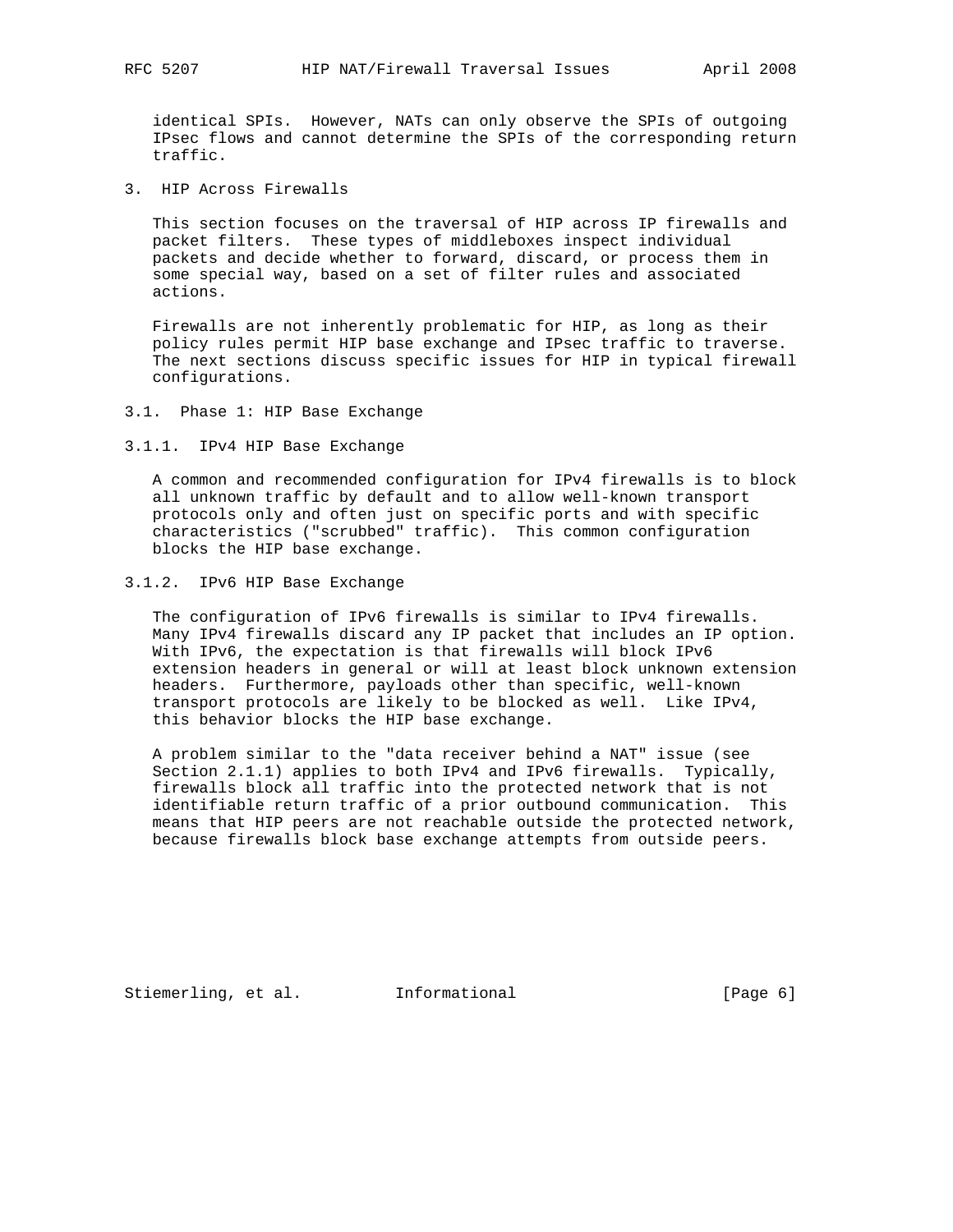# 3.2. Phase 2: ESP Data Exchange

 Firewalls are less problematic than NATs with regard to passing ESP traffic. The largest concern is commonly used firewall configurations that block ESP traffic, because it is not a well-known transport protocol and ports cannot be used to identify return flows. However, firewalls could use mechanisms similar to Security Parameter Index (SPI) multiplexed NAT (SPINAT) to use SPIs as flow identifiers [YLITALO].

# 4. HIP Extensions

 This section identifies possible changes to HIP that attempt to improve NAT and firewall traversal, specifically, the reachability of HIP peers behind those middleboxes and traversal of the HIP base exchange. Sections 2 and 3 describe several problems related to encapsulation schemes for the HIP base exchange in IPv4 and IPv6.

 UDP may improve HIP operation in the presence of NATs and firewalls. It may also aid traversal of other middleboxes. For example, load balancers that use IP- and transport-layer information can correctly operate with UDP-encapsulated HIP traffic.

 HIP nodes located behind a NAT must notify their communication peers about the contact information. The contact information is the NAT's public IP address and a specific UDP port number. This measure enables the peers to send return traffic to HIP nodes behind the NAT. This would require a new HIP mechanism.

 To be reachable behind a NAT, a rendezvous point is required that lets HIP nodes behind a NAT register an IP address and port number that can be used to contact them. Depending on the type of NAT, use of this rendezvous point may be required only during the base exchange or throughout the duration of a communication instance. A rendezvous point is also useful for HIP nodes behind firewalls, because they suffer from an analogous problem, as described in Section 3.

 The proposed mobility management packet exchange [RFC5206] [NIKANDER] can support this method of NAT traversal. The original intention of this extension is to support host mobility and multihoming. This mechanism is similar to the Alternate Network Address Types (ANAT) described in [RFC4091]. However, HIP peers use mobility management messages to notify peers about rendezvous points, similar to [RFC4091]. HIP peers must determine their contact address before they can announce it to their peers.

Stiemerling, et al. Informational [Page 7]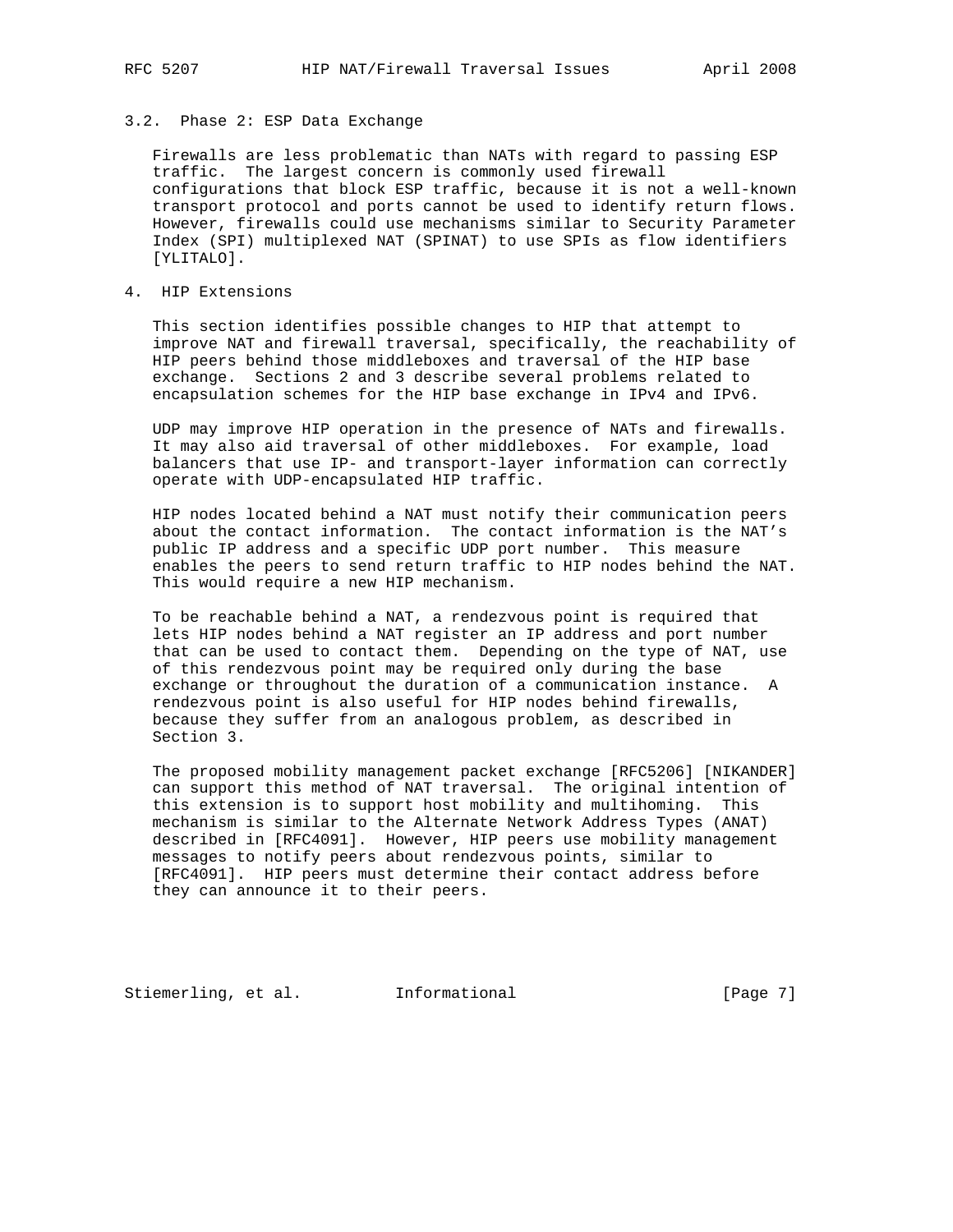## 5. NAT Extensions

 IPsec SPIs have only one-way significance, as described in Section 2.2. Consequently, NATs and firewalls can observe the SPI values of outgoing packets, but they cannot learn the SPI values of the corresponding inbound return traffic in the same way. Two methods exist:

 First, NATs can observe the HIP base exchange and learn the SPI values that HIP peers agree to use. Afterwards, NATs can map outgoing and incoming IPsec flows accordingly. This approach is called architectured NAT, or SPINAT [YLITALO], and can be used by firewalls as well. It requires HIP-specific NAT modifications.

 Second, HIP peers can use a generic NAT or firewall signaling protocol to explicitly signal appropriate SPI values to their NATs and firewalls. This approach does not require HIP-specific changes at the middlebox, but does require integration of HIP with the signaling protocol at the end systems.

 Possible solutions for signaling SPI values are the mechanisms proposed in the IETF NSIS WG (NATFW NSLP) and MIDCOM MIB module [RFC5190]. Using MIDCOM in the context of HIP requires additional knowledge about network topology. For example, in multihomed environments with different border NATs or firewalls, a host must know which of the multiple NATs/firewalls to signal. Therefore, this solution can be problematic.

 By using the NSIS NAT/FW traversal (NATFW NSLP) mechanism HIP nodes can signal the used SPI values for both directions. NATFW NSLP ensures that signaling messages will reach all NATs and firewalls along the data path (path-coupled signaling). Although NSIS is generally supported at both peers, the NATFW NSLP offers a "proxy mode" for scenarios where only one end supports NSIS. This has deployment advantages.

### 6. Legacy NAT and Firewall Traversal

 The solutions outlined in Section 5 require that NATs and firewalls are updated to support new functions, such as HIP itself or NSIS NATFW signaling. NATs and firewalls are already widely deployed. It will be impossible to upgrade or replace all such middleboxes with HIP support. This section explores how HIP operates in the presence of legacy NATs and firewalls that are not HIP-aware. Because the vast majority of deployed NATs currently support IPv4 only, this section focuses on them.

Stiemerling, et al. 1nformational [Page 8]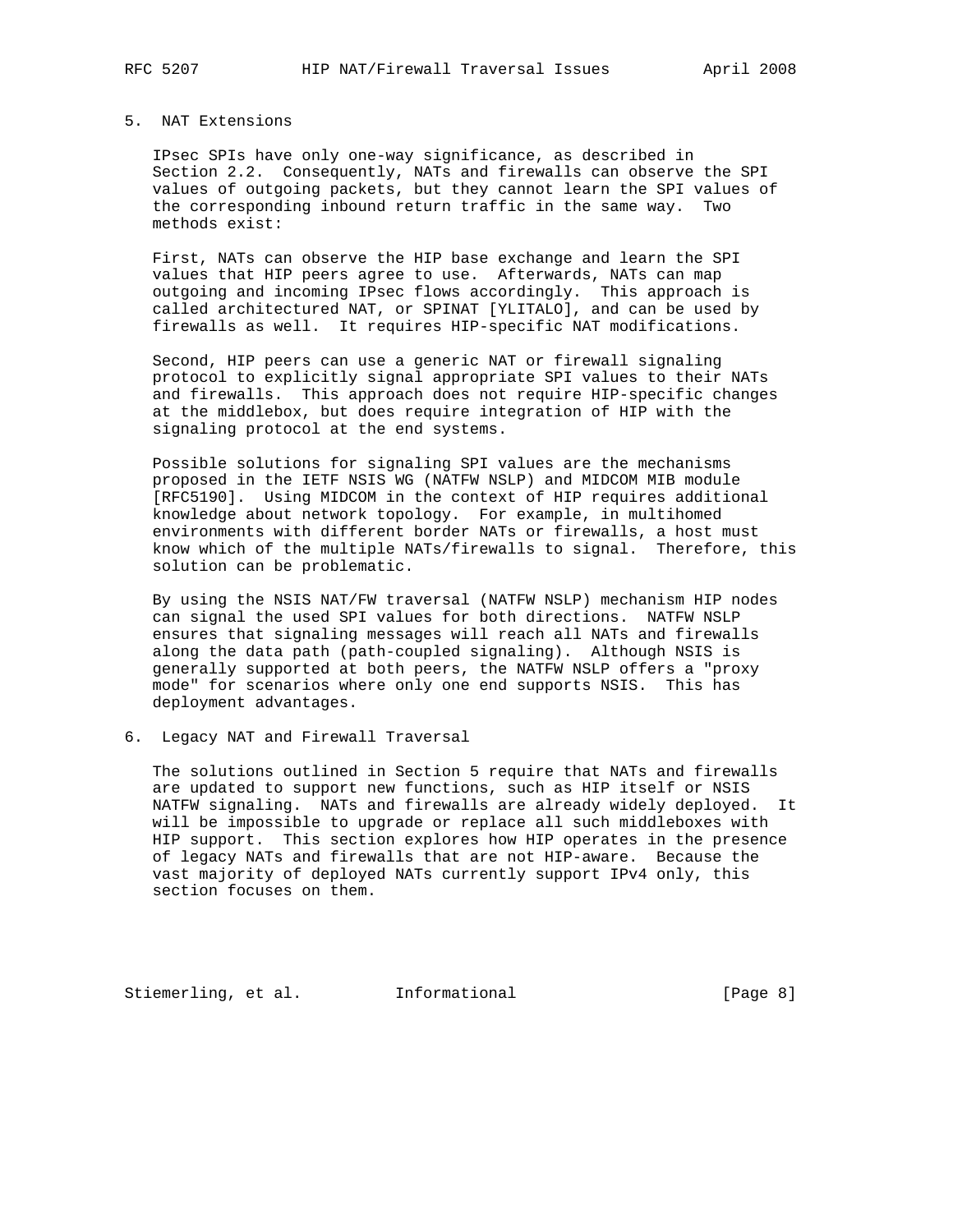For HIP over IPv4, UDP encapsulation of HIP traffic already solves some NAT traversal issues. Usually, UDP packets can traverse NATs and firewalls when communication was initiated from the inside. However, traffic initiated outside a NAT is typically dropped, because it cannot be demultiplexed to the final destination (for NATs) or is prohibited by policy (for firewalls).

 Even when UDP encapsulation enables the HIP base exchange to succeed, ESP still causes problems [RFC3715]. Some NAT implementations offer "VPN pass-through", where the NAT learns about IPsec flows and tries to correlate outgoing and incoming SPI values. This often works reliably only for a small number of nodes behind a single NAT, due to the possibility of SPI collisions.

 A better solution may be to use UDP encapsulation for ESP [RFC3948], enabled through a new parameter in the base exchange. It is for further study whether to mandate UDP encapsulation for all HIP traffic to reduce the complexity of the protocol.

 HIP may also consider other NAT/firewall traversal mechanisms, such as the widely deployed Universal Plug and Play (UPNP) [UPNP]. UPNP can be used to configure middleboxes on the same link as a HIP node.

7. HIP across Other Middleboxes

 This document focuses on NAT and firewall middleboxes and does not discuss other types identified in [RFC3234]. NATs and firewalls are the most frequently deployed middleboxes at the time of writing. However, future versions of this document may describe how HIP interacts with other types of middleboxes.

8. Security Considerations

 Opening pinholes in firewalls (i.e., loading firewall rules allowing packets to traverse) and creating NAT bindings are highly security sensitive actions. Any mechanism that does so in order to support HIP traversal across middleboxes should be well protected. Detailed discussion of the related security issues can be found in the security considerations sections of the corresponding standards documents, such as [RFC3715] and [RFC5190].

 This document has not considered whether some of the options listed above pose additional threats to security of the HIP protocol itself.

Stiemerling, et al. Informational [Page 9]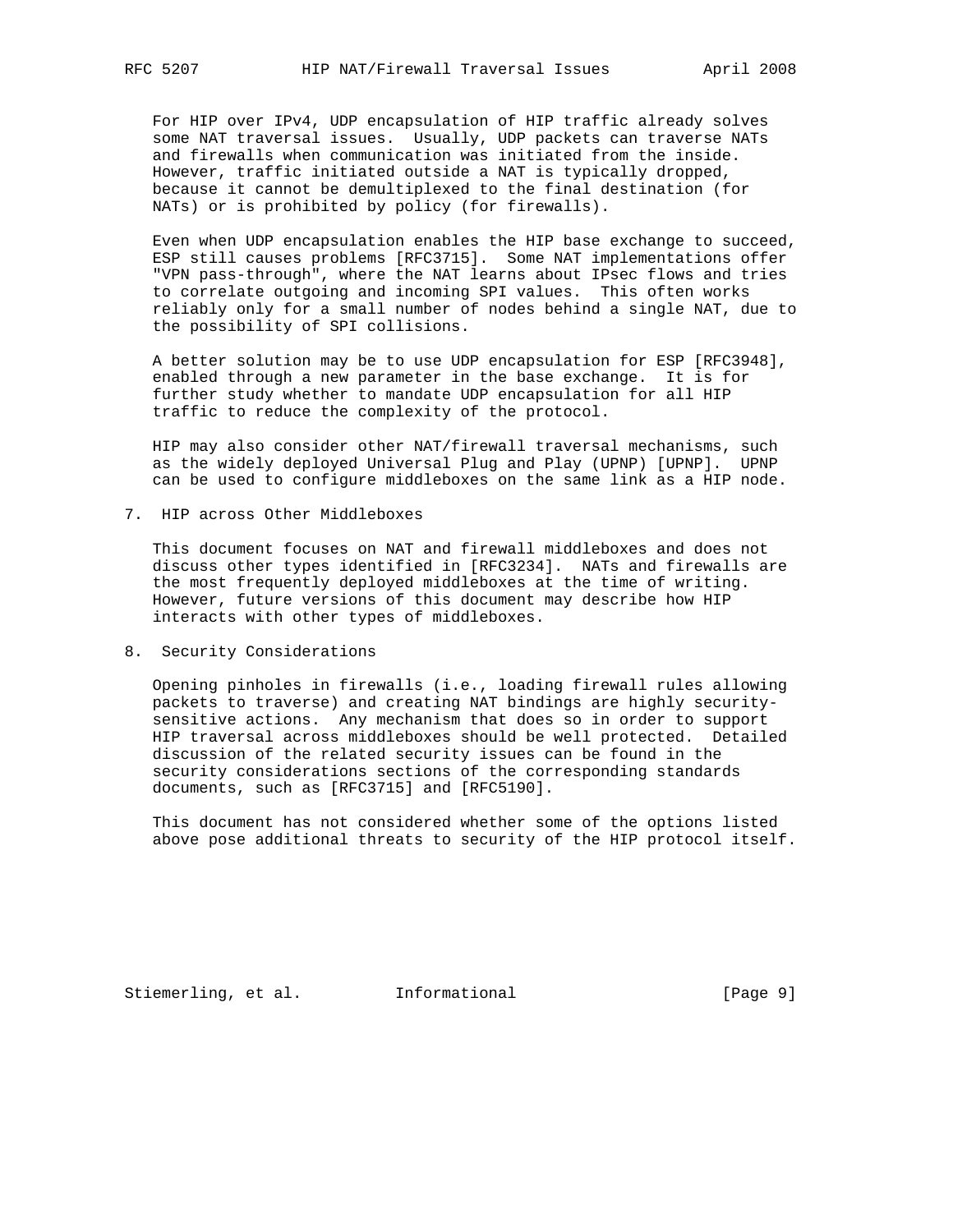9. Acknowledgments

 The following people have helped to improve this document through thoughtful suggestions and feedback: Pekka Nikander, Tom Henderson, and the HIP research group. The authors would like to thank the final reviewers, Kevin Fall, Mark Allman, and Karen Sollins.

 Lars Eggert and Martin Stiemerling are partly funded by Ambient Networks, a research project supported by the European Commission under its Sixth Framework Program. The views and conclusions contained herein are those of the authors and should not be interpreted as necessarily representing the official policies or endorsements, either expressed or implied, of the Ambient Networks project or the European Commission.

- 10. References
- 10.1. Normative References
	- [RFC2663] Srisuresh, P. and M. Holdrege, "IP Network Address Translator (NAT) Terminology and Considerations", RFC 2663, August 1999.
	- [RFC3948] Huttunen, A., Swander, B., Volpe, V., DiBurro, L., and M. Stenberg, "UDP Encapsulation of IPsec ESP Packets", RFC 3948, January 2005.
	- [RFC4423] Moskowitz, R. and P. Nikander, "Host Identity Protocol (HIP) Architecture", RFC 4423, May 2006.
	- [RFC5201] Moskowitz, R., Nikander, P., Jokela, P., Ed., and T. Henderson, "Host Identity Protocol", RFC 5201, April 2008.
- 10.2. Informative References
	- [NIKANDER] Nikander, P., Ylitalo, J., and J. Wall, "Integrating Security, Mobility, and Multi-Homing in a HIP Way", Proc. Network and Distributed Systems Security Symposium (NDSS) 2003, February 2003.
	- [RFC3234] Carpenter, B. and S. Brim, "Middleboxes: Taxonomy and Issues", RFC 3234, February 2002.
	- [RFC3489] Rosenberg, J., Weinberger, J., Huitema, C., and R. Mahy, "STUN - Simple Traversal of User Datagram Protocol (UDP) Through Network Address Translators (NATs)", RFC 3489, March 2003.

Stiemerling, et al. 1nformational [Page 10]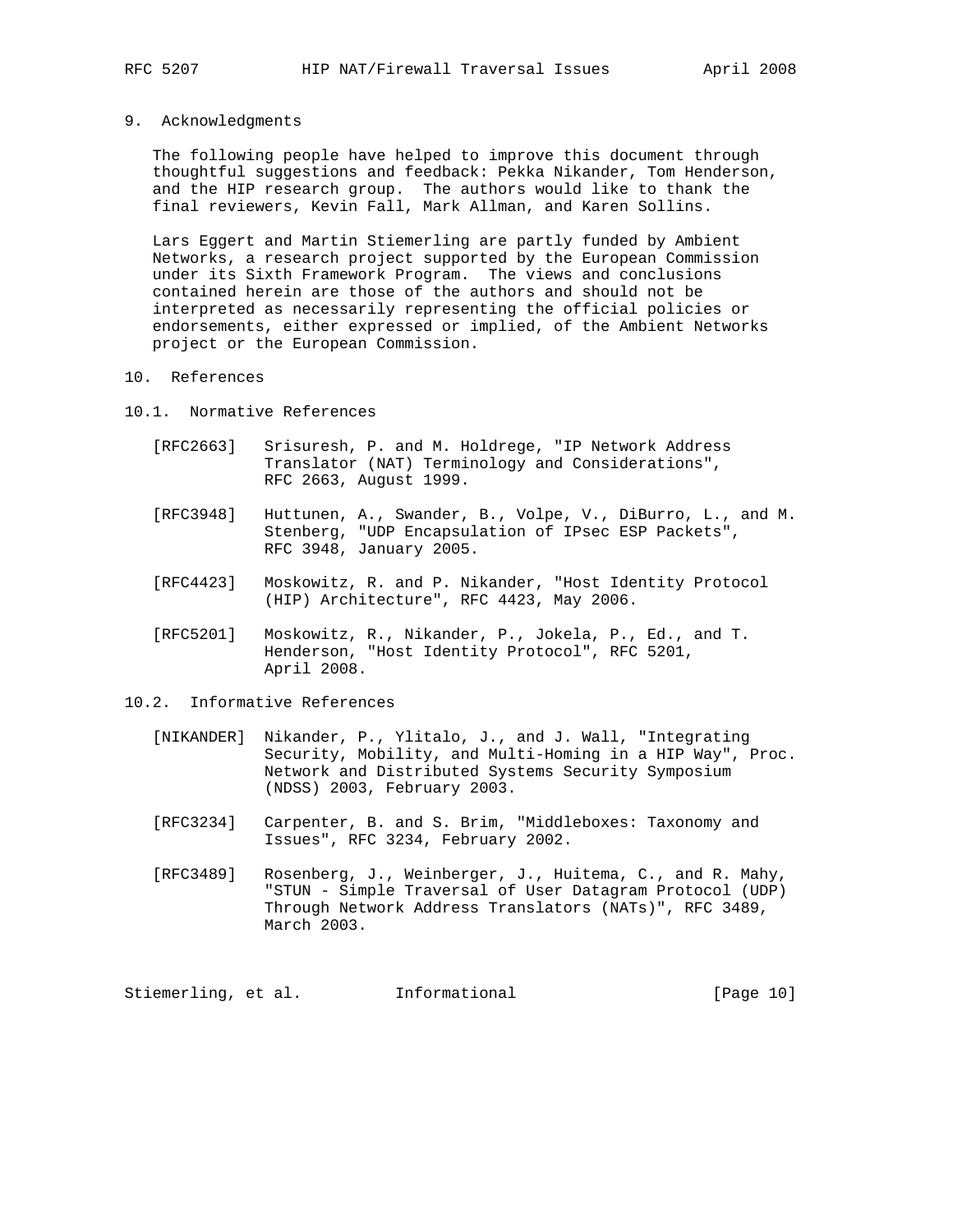- [RFC3715] Aboba, B. and W. Dixon, "IPsec-Network Address Translation (NAT) Compatibility Requirements", RFC 3715, March 2004.
- [RFC4091] Camarillo, G. and J. Rosenberg, "The Alternative Network Address Types (ANAT) Semantics for the Session Description Protocol (SDP) Grouping Framework", RFC 4091, June 2005.
- [RFC4303] Kent, S., "IP Encapsulating Security Payload (ESP)", RFC 4303, December 2005.
- [RFC5190] Quittek, J., Stiemerling, M., and P. Srisuresh, "Definitions of Managed Objects for Middlebox Communication", RFC 5190, March 2008.
- [RFC5206] Henderson, T., Ed., "End-Host Mobility and Multihoming with the Host Identity Protocol", RFC 5206, April 2008.
- [UPNP] UPNP Web Site, "Universal Plug and Play Web Site", Web Site http://www.upnp.org/, July 2005.
- [YLITALO] Ylitalo, J., Melen, J., Nikander, P., and V. Torvinen, "Re-Thinking Security in IP-Based Micro-Mobility", Proc. 7th Information Security Conference (ISC) 2004, September 2004.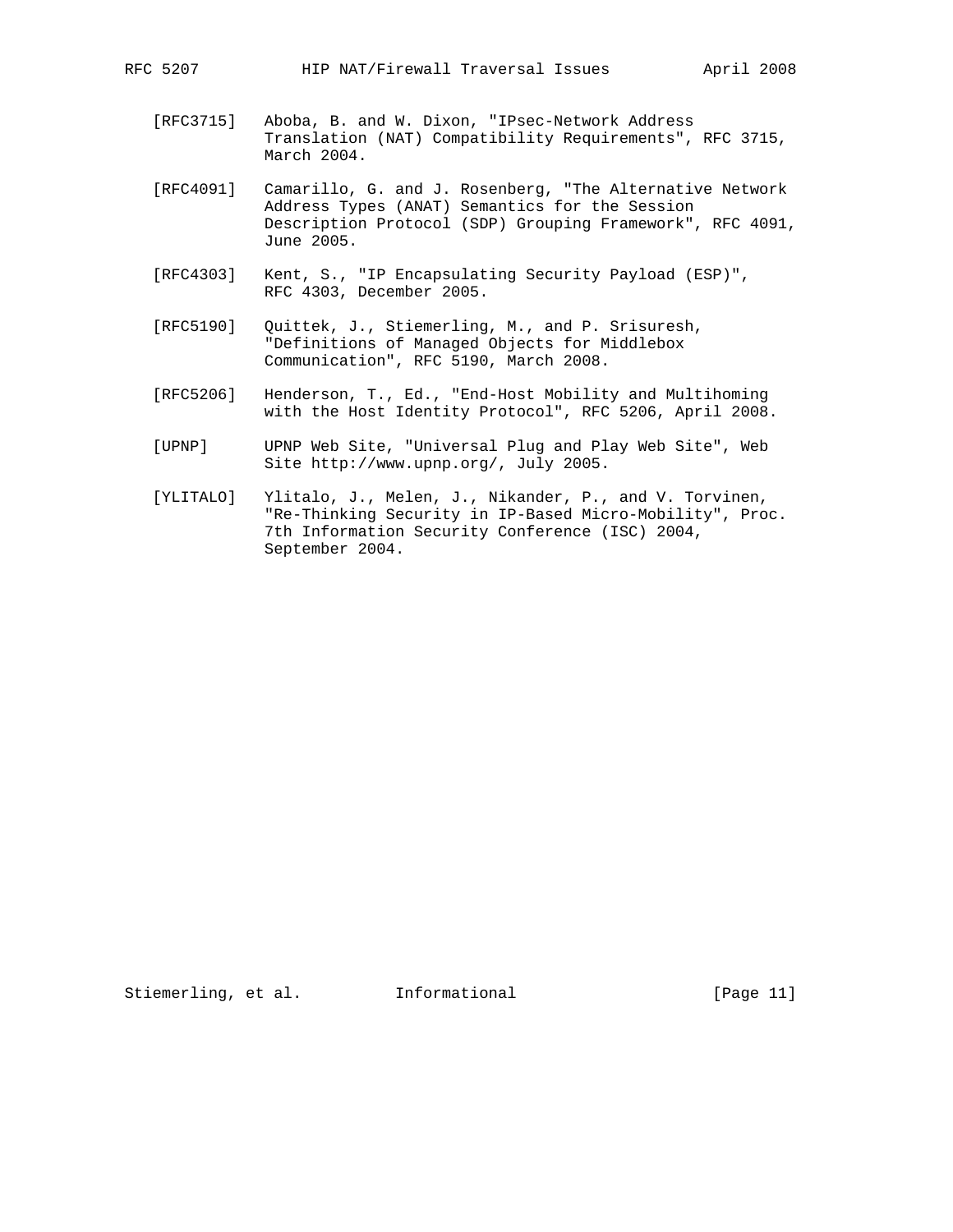Authors' Addresses

 Martin Stiemerling NEC Europe Ltd. Kurfuersten-Anlage 36 Heidelberg 69115 Germany

 Phone: +49 6221 4342 113 Fax: +49 6221 4342 155 EMail: stiemerling@nw.neclab.eu URI: http://www.nw.neclab.eu/

 Juergen Quittek NEC Europe Ltd. Kurfuersten-Anlage 36 Heidelberg 69115 Germany

 Phone: +49 6221 4342 115 Fax: +49 6221 4342 155 EMail: quittek@nw.neclab.eu URI: http://www.nw.neclab.eu/

 Lars Eggert Nokia Research Center P.O. Box 407 Nokia Group 00045 Finland

 Phone: +358 50 48 24461 EMail: lars.eggert@nokia.com URI: http://research.nokia.com/people/lars\_eggert/